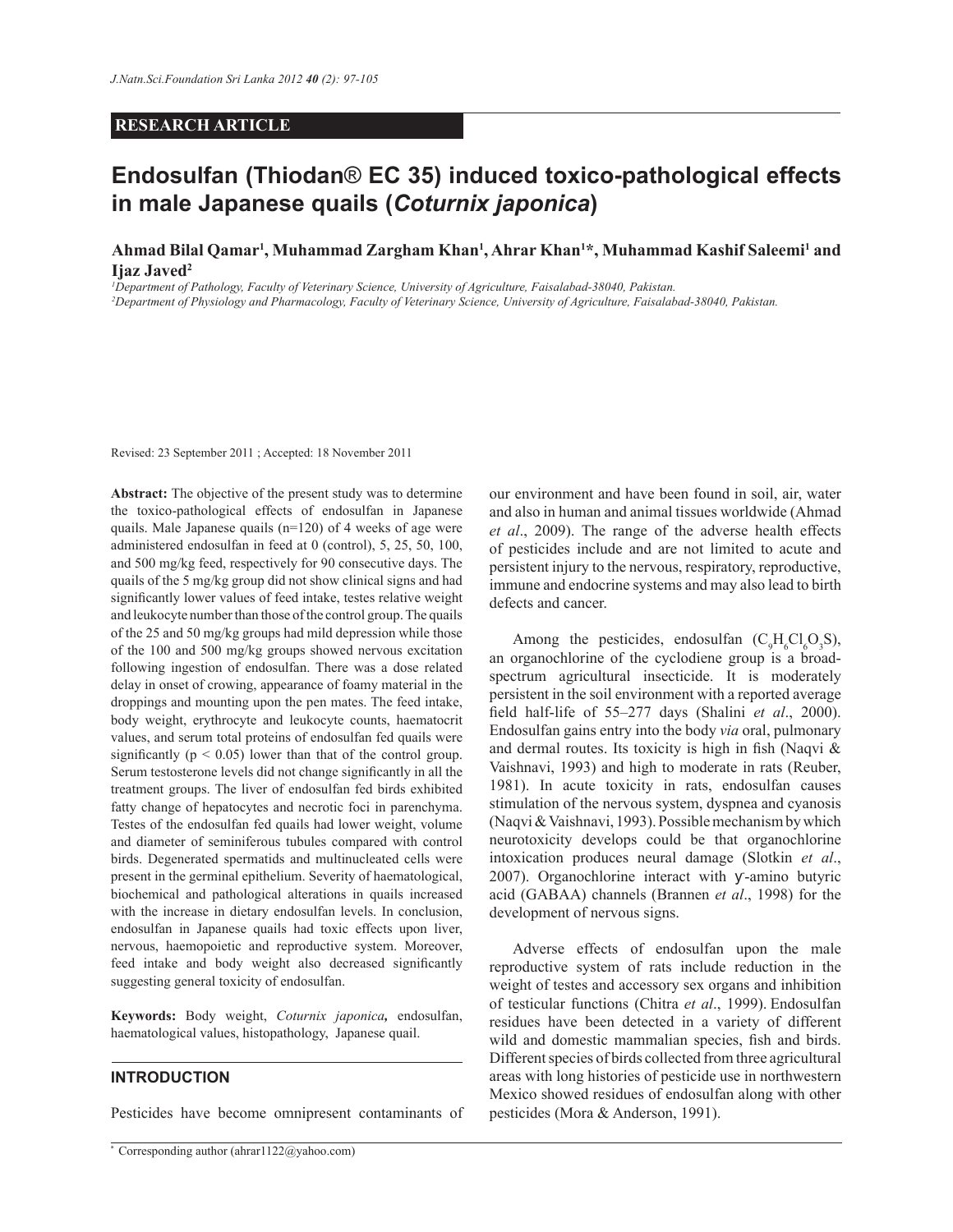Endosulfan and other organochlorine pesticides have been detected in tissues of two fish-eating and one omnivore bird species in Argentina (Cid *et al*., 2007) and in vultures in India (Muralidharan *et al*., 2008). It is also assumed that endosulfan exposure of freerange poultry and wild bird population may occur through searching for food in endosulfan treated fields and ingesting contaminated grains, plant components or insects. The presence of residues in avian species suggests the plausibility of endosulfan to induce toxicopathological effects in these species. Garg *et al.* (2004a, b) conducted experimental studies in broiler chicks using low levels of dietary endosulfan (2mg/kg) and reported its adverse effects upon the immune system, and some biochemical parameters including blood glucose, serum globulin and acetyl cholinesterase, alkaline phosphatase activity and total protein levels. This study also reported atrophy/hypoplasia, depletion of lymphocytes and haemorrhages in the thymus. In the femur, the zones of proliferating, maturing and degenerating, and calcifying cartilage cells were reduced in width. The metaphysis in treated birds showed a reduced number of cartilage cells. An experimental study reported immunotoxicological effects in broiler chicks induced by concurrent subchronic exposure to arsenic and endosulfan (Aggarwal *et al*., 2009). A poultry lymphocyte cell culture model has been described to determine zero-immunotoxic effect of endosulfan and chlorpyrifos and other pesticides in animals (Mehta *et al*., 2008).

 In previous studies a wide range of endosulfan has been administered, ranging from 2−30 mg/kg feed to broiler chicks (Garg *et al*., 2004a,b; Aggarwal *et al*., 2009) and up to 4000 mg/kg body weight in quails (Prakash *et al*., 2009). However only scanty information was available in literature about dose and duration related endosulfan induced toxico-pathological effects in avian species. Thorefore, dietary levels varying from low (5 mg/kg) to high (500 mg/kg) were tested in the present experiment to observe the possible pathological effects in quails. Information about endosulfan induced clinical toxicity and toxico-pathological effects upon the male reproductive system, liver and kidneys of birds is scarce. With these observations, the present study was designed to evaluate the toxico-pathological effects of endosulfan in avian species. The Japanese quails (*Coturnix japonica*) were selected for this study because this species is extensively used as a model for different experimental studies and the results obtained may be extrapolated to other avian species.

# **METHODS AND MATERIALS**

*Experimental design***:** A total of 120 male Japanese quails (*Coturnix japonica*), 25 d old (95 to 105 g body

weight) and apparently free from any clinical ailment were procured from a quail farm, randomly divided into 6 groups (20 birds in each group) and kept in metal wire cages at ambient temperature  $(26 \pm 2 \degree C)$  in an animal house. The birds were fed on a corn soy basal feed containing 21 % total protein (Khan *et al*., 2010). Five experimental feeds were prepared by the incorporation of 5, 25, 50, 100 and 500 mg/kg endosulfan (Thiodan ®35 EC, 32.9 % w/w endosulfan: Aventis, Pakistan). After 1 wk of acclimatization, the birds of the different groups were randomly offered experimental feeds. One group was kept on basal feed as the control. The food and water was given *ad libitum*. To observe the age and dose related changes in organs and serum, 5 birds from each group were humanely killed on day 15 and 30 while the remaining birds were killed on day 90 of the experiment. Killing of the birds was performed as per the Ethics Committee rules, University of Agriculture, Faisalabad, Pakistan, considering the national and institutional legislations regarding animal protection and welfare.

*Clinical signs and behavioural alterations***:** As envisaged from literature, the salient features of endosulfan toxicity include neurotoxicity (Anand *et al*., 1986) and reproductive toxicity (Jaiswal *et al*., 2005). Therefore, for the present study, signs suggestive of nervous derangement (depression, excitation, attraction to feed) and those indicating onset of sexual maturity (crowing, passing of foamy material in the faeces and mounting upon pen mates) were taken into account and were subjectively evaluated twice daily. Based upon the severity and frequency, each clinical sign was subjectively scored from 0 to  $+$  4. The body weight of birds of each group was determined on day 15, 30 and 90 of the experiment.

*Pathological parameters***:** The birds sacrificed on day 15, 30 and 90 were examined for the presence of gross lesions on different organs. Organs including liver, kidneys, spleen, heart and testes were weighted and their relative weights were calculated as percent of the body weight. Testes volume was determined by fluid displacement method (Khan *et al*., 2008). Part of the liver and a cross sectional slice of about 5 mm thickness from mid portion of testes of each sacrificed quail was fixed in 10 % neutral buffered formalin and processed for histopathological studies using the routine method of paraffin embedding (Awaad *et al*., 2010). Sections of 5 µm thickness were stained with haematoxylin and eosin for microscopic study.

*Haematological and serum biochemical parameters***:** The blood of each bird was collected prior to killing for haematological and serum biochemical studies. The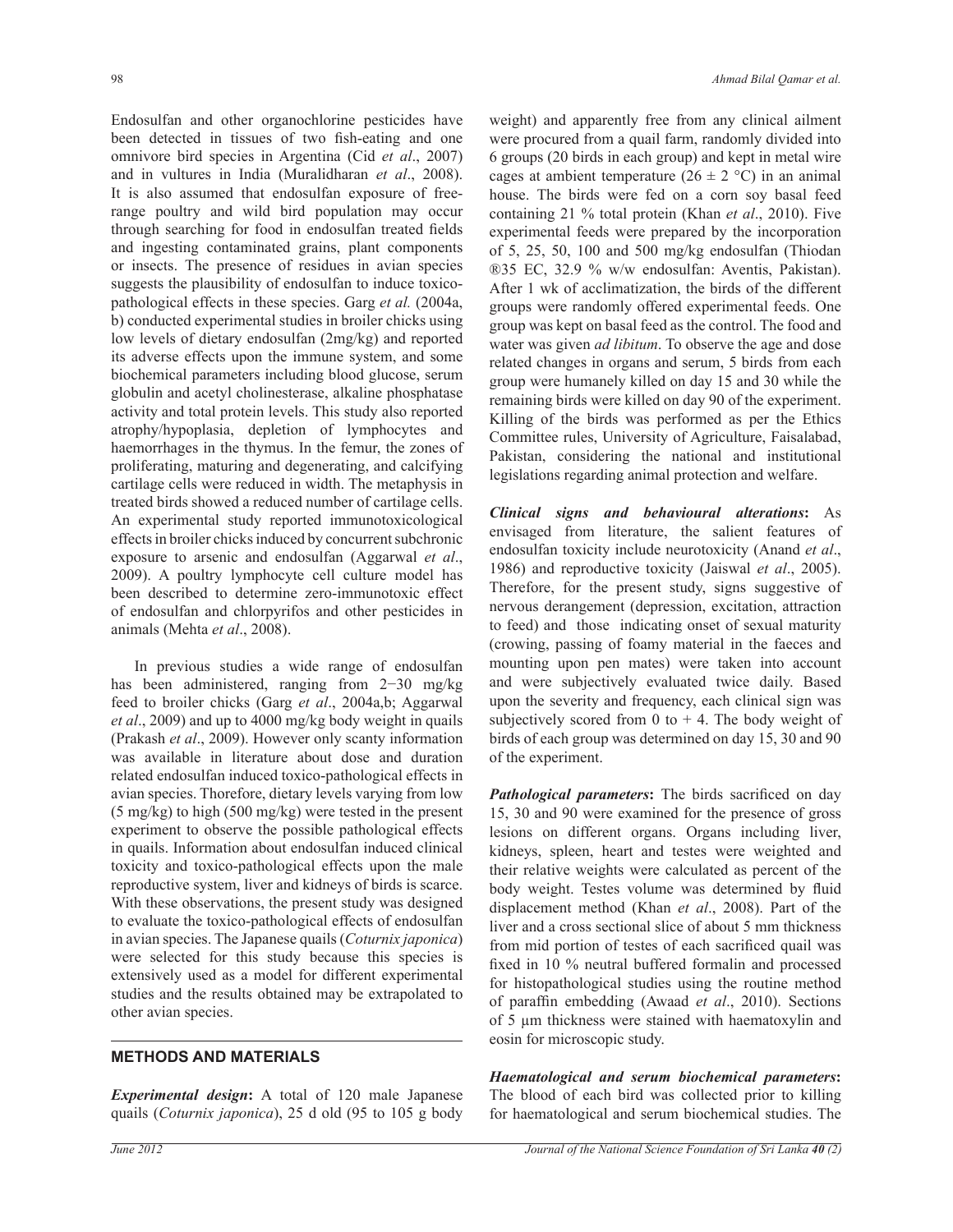haematological parameters included erythrocyte counts, total leukocyte counts, haematocrit and haemoglobin concentration (Jalees *et al*., 2011). The serum total protein concentration was determined by Biuret method and albumin by bromocresol dye binding technique. The serum testosterone levels were determined by an ELISA method (Testosterone ELISA, DRG® Instruments, GMBH, Germany).

*Statistical Analysis***:** The results obtained were statistically analyzed by analysis of variance using a computer software package (MSTATC). Different group means were compared by Duncan's multiple range tests. The level of the significance was  $p \le 0.05$ .

#### **RESULTS**

## **Clinical signs and behavioural changes**

A comparison of the clinical signs based on subjective evaluation is presented in Table 1. In the control and 5 mg/kg groups, no clinical signs and behavioural changes were observed. Crowing, appearance of foamy substance in faeces and mounting upon pen mates started on day 10 of the experiment. In the 25 mg/kg group, a few birds showed a mild degree of depression in the 1<sup>st</sup> week.

**Table 1:** Effect of different dietary levels of endosulfan upon clinical signs and behavioural alterations in male Japanese quails

| Parameters                                           | Groups       |              |          |              |          |         |
|------------------------------------------------------|--------------|--------------|----------|--------------|----------|---------|
|                                                      | А            | B            | C        | D            | E        | F       |
| Depression                                           | $\theta$     | $\theta$     | $+1$     | $+1$         | $\Omega$ | 0       |
| Excitation                                           | $\theta$     | $\theta$     | $\theta$ | $\mathbf{0}$ | $+2$     | $+4$    |
| Decreased attraction<br>towards feed                 | $\theta$     | $+1$         | $+1$     | $+2$         | $+3$     | $+3$    |
| Delayed crowing                                      | $\theta$     | $\theta$     | $+1$     | $+2$         | $+3$     | $^{+4}$ |
| Delayed mounting<br>upon pen-mates                   | $\mathbf{0}$ | $\mathbf{0}$ | $+1$     | $+2$         | $+3$     | $+4$    |
| Delayed appearance<br>of foamy material<br>in faeces | 0            | $\theta$     | $+1$     | $+2$         | $+3$     | $^{+4}$ |

Variation from  $0$  to  $+4$  denotes an increase in the severity of clinical signs (average of morning and evening score). Endosulfan levels in feed of groups A, B, C, D, E and F were 0, 5, 25, 50, 100 and 500 mg/kg, respectively.

Overall attraction towards feed was less than that of the control group. In this group, crowing, presence of foamy material in the faeces and mounting upon their pen mates started from day 14 of the experiment. In the 50 mg/kg group, 3 to 4 quails showed mild degree of depression in the 1<sup>st</sup> week of the experiment. Attraction towards feed was less than the control group. Crowing, presence of foamy material in the faeces and mounting upon their pen mates was observed from day 18 of the experiment. There were no difference in response to external stimuli in groups recieving 5, 25 and 50 mg/kg compared to the control.

 In the 100 mg/kg group, all birds showed excitation and some birds attempted to fly in the cage. The birds responded intensely and nervously towards external stimuli compared to the control, 5, 25 and 50 mg/kg groups. Attraction towards feed was less than that of the control. Crowing, presence of foamy material in the faeces and mounting upon their pen mates started from day 21 of the experiment. In the 500 mg/kg group, nervous excitation of quails was more severe than that of the100 mg/kg group. Birds attempted to fly in the cage and hit the ceiling and walls. Five birds in this group showed torticollis. Response towards stimuli was intense and nervous. Attraction towards feed in this group was lower than that of all the other groups. Crowing, presence of foamy material in the faeces and mounting upon their pen mates was observed from day 26 of the experiment.

#### **Body weights and endosulfan intake**

The body weights of quails (Figure 1a) in the 5 and 25 mg/kg groups on day 15 of the experiment showed no significant change while those in the 50, 100 and 500 mg/kg groups showed significantly ( $p \le 0.05$ ) lower body weights compared to the control. On day 30 of the experiment, the quails in the 5 mg/kg group showed no significant ( $p > 0.05$ ) change in body weight while all other groups showed significant ( $p < 0.05$ ) lowering of the body weight when compared with that of the control group. On day 90, the quails in all treatment groups showed a significant ( $p < 0.05$ ) decrease in body weight in comparison with the control group.

# **Relative weight of the liver and testes and volume of testes**

On day 90, the relative weights of liver in the 5, 25, 50 and 100 mg/kg groups were significantly ( $p < 0.05$ ) higher than that of the control group. The differences in the relative weights of the testes (Figure 2a) on day 15 of the experiment were not significant among all the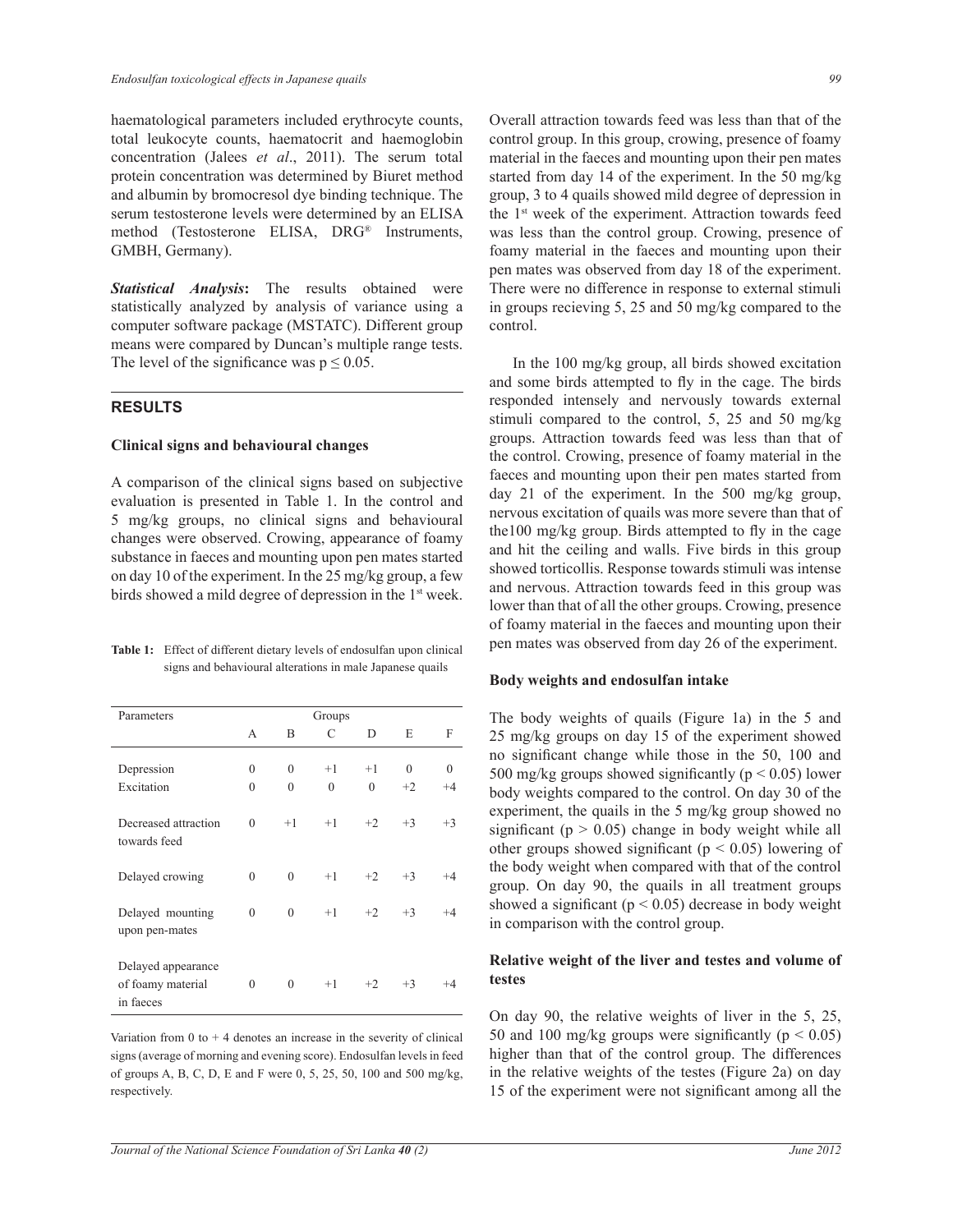

**Figure 1.** Effect of different exposure levels of endosulfan in feed on a) the body weight and b) the relative weight of liver, in male Japanese quails

groups. On day 30, the 50, 100 and 500 mg/kg groups had significantly ( $p < 0.05$ ) low relative weights of testes than the control group. On day 90, all treatment groups had significantly ( $p < 0.05$ ) low relative weights of testes than that of the control.

 The volume of the testes (Figure 2b) on day 15 did not show significant differences among the groups. On day 30, the testes volume in the 50, 100 and 500 mg/kg groups were significantly ( $p < 0.05$ ) low while the 5 and 25 mg/kg groups were not significantly different from the control. On day 90, all treatment groups (5 to 500 mg/kg) showed non significant lowering of testes volume compared to the control group.

#### **Diameter of seminiferous tubules**

On day 15, diameter of the seminiferous tubules (Figure 2c) of quails in all treated groups (5 to 500 mg/kg) showed non-significant differences from that of the control. On days 30 and 90, all treated (5 to 500 mg/kg) groups had significantly ( $p < 0.05$ ) lower values than the control group except the 5 mg/kg group, which showed a non-significant difference at 90 days.

#### **Haematological and biochemical parameters**

Total leukocyte counts and erythrocyte counts on day 15 were significantly ( $p \le 0.05$ ) lower in the 25 and



**Figure 2.** Effect of different exposure levels of endosulfan in feed on a) the relative weight of testes, b) testes volume and c) diameter of seminiferous tubules, in male Japanese quails

50 mg/kg groups compared to the control (Table 2). On days 30 and 90, erythrocyte counts in the 50, 100 and 500 mg/kg groups were significantly ( $p < 0.05$ ) lower than those in the control. On day 30, all the experimental groups had significantly ( $p \leq 0.05$ ) lower leukocyte counts than the control group. On day 90, the leukocyte and erythrocyte counts in the 50 and 500 mg/kg groups were significantly ( $p < 0.05$ ) lower than that of the control group. Haematocrit values (Table 2) decreased in the 100 and 500 mg/kg groups compared to the control on all the days, whereas haematocrit values of 25 and 50 mg/kg groups were significantly ( $p < 0.05$ ) decreased on days 30 and 15. Differences in the haemoglobin concentration on all occasions were not significant in all treatment groups compared to the control.

 Serum total protein (Table 3) of 25 and 100 mg/kg groups was significantly ( $p < 0.05$ ) lower than that of the other groups on day 15. On day 30 the 25, 100 and 500 mg/kg groups had significantly ( $p \le 0.05$ ) lower values than the control group. On day 90, only the 25,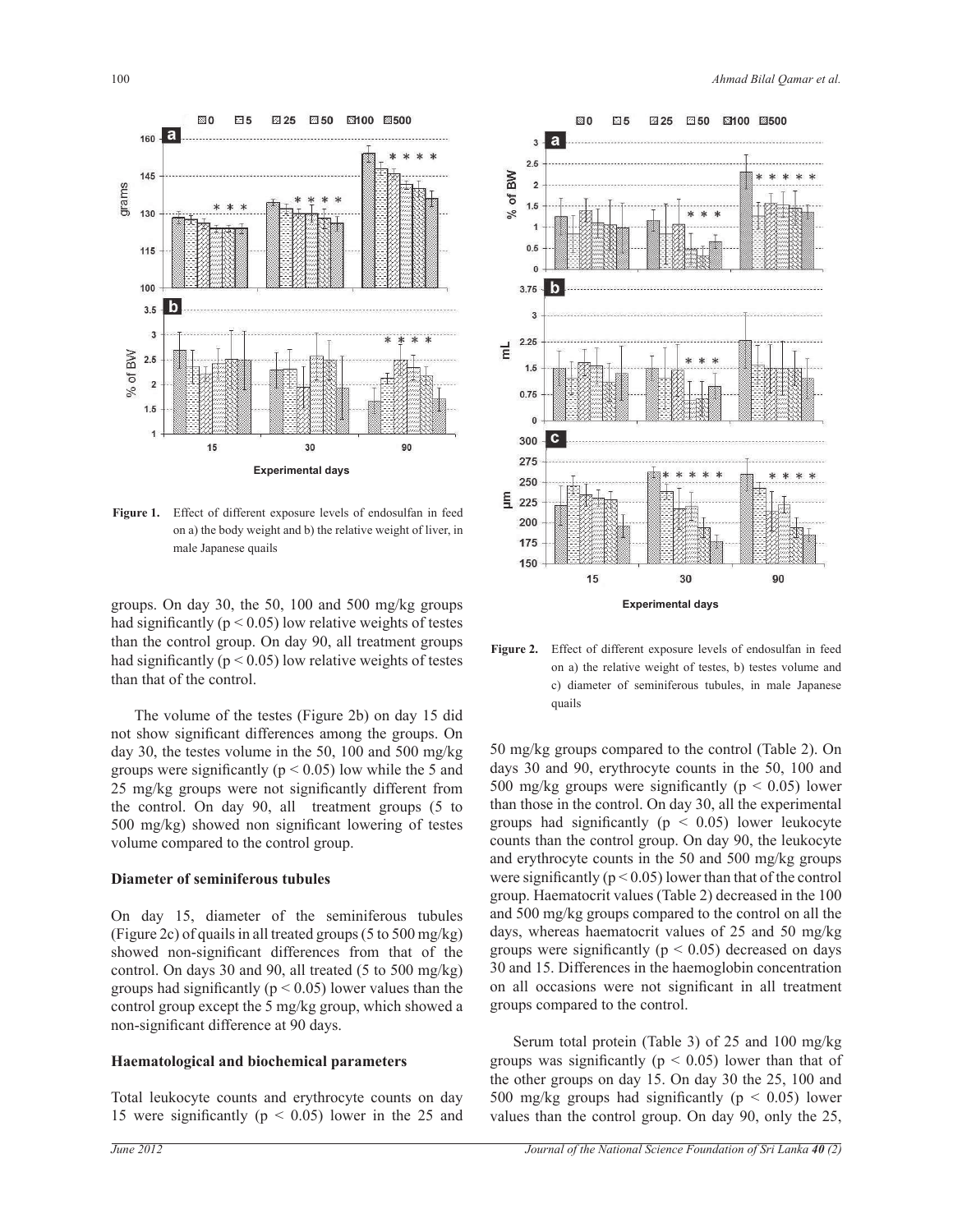Table 2: Effect of different dose levels of endosulfan in feed on different haematological parameters (mean  $\pm$  SD) in male Japanese quails

| Parameters/               | Groups                      |                  |                   |                   |                   |                   |  |
|---------------------------|-----------------------------|------------------|-------------------|-------------------|-------------------|-------------------|--|
| Period (days)             | A                           | B                | $\mathcal{C}$     | D                 | E                 | F                 |  |
|                           |                             |                  |                   |                   |                   |                   |  |
|                           | Erythrocytes $(10^6/\mu L)$ |                  |                   |                   |                   |                   |  |
| 15                        | $4.67 \pm 0.25$             | $4.45 \pm 0.31$  | $4.64 \pm 0.21$   | $4.21 \pm 0.27$ * | $4.47 \pm 0.26$   | $4.49 \pm 0.36$   |  |
| 30                        | $4.78 \pm 0.32$             | $4.66 \pm 0.11$  | $4.61 \pm 0.17$   | $4.40 \pm 0.27$ * | $4.07 \pm 0.16*$  | $4.20 \pm 0.28^*$ |  |
| 90                        | $4.86 \pm 0.08$             | $4.68 \pm 0.12$  | $4.46 \pm 0.23$   | $4.33 \pm 0.21*$  | $4.17 \pm 0.199*$ | $3.94 \pm .39*$   |  |
| Leukocytes $(10^3/\mu L)$ |                             |                  |                   |                   |                   |                   |  |
| 15                        | $8.26 \pm 0.88$             | $8.11 \pm 1.79$  | $7.16 \pm 1.02*$  | $7.36 \pm 0.42$   | $6.91 \pm 0.62$   | $6.78 \pm 0.54$   |  |
| 30                        | $8.90 \pm .850$             | $7.49 \pm 1.01*$ | $6.99 \pm 0.81*$  | $7.55 \pm 0.83*$  | $6.81 \pm 0.42^*$ | $6.80 \pm 0.43*$  |  |
| 90                        | $9.08 \pm 0.46$             | $9.29 \pm 1.15$  | $8.97 \pm 1.29$   | $7.95 \pm 0.47*$  | $8.27 \pm 0.59$   | $8.01 \pm 0.19*$  |  |
| Haematocrit $(\% )$       |                             |                  |                   |                   |                   |                   |  |
| 15                        | $33.00 \pm 1.79$            | $31.67 \pm 2.73$ | $31.17 \pm 0.93$  | $30.67 \pm 1.03*$ | $29.33 \pm 1.21*$ | $28.50 \pm 1.52*$ |  |
| 30                        | $32.83 \pm 1.83$            | $32.00 \pm 2.10$ | $29.50 \pm 0.84*$ | $31.00 \pm 1.79$  | $29.50 \pm 0.84*$ | $29.00 \pm 1.79*$ |  |
| 90                        | $32.33 \pm 1.86$            | $31.17 \pm 0.98$ | $31.33 \pm 1.21$  | $31.00 \pm 1.26$  | $29.83 \pm 1.33*$ | $29.00 \pm 1.79*$ |  |
| Haemoglobin $(g/dL)$      |                             |                  |                   |                   |                   |                   |  |
| 15                        | $13.99 \pm 1.65$            | $12.30 \pm 1.93$ | $11.49 \pm 1.19$  | $12.53 \pm 2.32$  | $12.25 \pm 0.99$  | $11.55 \pm 1.06$  |  |
| 30                        | $15.22 \pm 0.84$            | $14.65 \pm 0.86$ | $13.95 \pm 0.93$  | $11.33 \pm 1.02$  | $14.40 \pm 1.05$  | $15.06 \pm 0.78$  |  |
| 90                        | $14.52 \pm 0.95$            | $14.48 \pm 0.82$ | $14.01 \pm 0.97$  | $14.14 \pm 0.82$  | $14.14 \pm 0.86$  | $14.01 \pm 0.58$  |  |

Values (mean  $\pm$  SD) bearing asterisk in a row differ significantly ( $p \le 0.05$ ) than that of the control (0 mg/kg group). Endosulfan levels in feed of groups A, B, C, D, E and F were 0, 5, 25, 50, 100 and 500 mg/kg, respectively.

| Parameters/                   |                 | Groups          |                   |                   |                  |                  |  |  |
|-------------------------------|-----------------|-----------------|-------------------|-------------------|------------------|------------------|--|--|
| Period (days)                 | A               | B               | C                 | D                 | E                | F                |  |  |
|                               |                 |                 |                   |                   |                  |                  |  |  |
| Serum testosterone (IU)       |                 |                 |                   |                   |                  |                  |  |  |
| 90                            | $4.43 \pm 2.11$ | $3.66 \pm 2.37$ | $3.43 \pm 1.79$   | $3.01 \pm 1.20$   | $3.15 \pm 1.97$  | $2.58 \pm 2.15$  |  |  |
| Serum total proteins $(g/dL)$ |                 |                 |                   |                   |                  |                  |  |  |
| 15                            | $4.04 \pm 0.33$ | $3.84 \pm 0.43$ | $3.19 \pm 0.12^*$ | $3.48 \pm 0.36$   | $3.44 \pm 0.29*$ | $3.50 \pm 0.44$  |  |  |
| 30                            | $4.08 \pm 0.39$ | $4.28 \pm 0.30$ | $2.84 \pm 0.91*$  | $3.28 \pm 0.67$   | $2.68 \pm 0.41*$ | $2.82 \pm 0.66*$ |  |  |
| 90                            | $4.12 \pm 0.33$ | $3.88 \pm 0.41$ | $3.50 \pm 0.22^*$ | $3.46 \pm 0.26^*$ | $3.12 \pm 0.23*$ | $3.48 \pm 0.59$  |  |  |
| Serum albumin $(g/dL)$        |                 |                 |                   |                   |                  |                  |  |  |
| 15                            | $1.05 \pm 0.22$ | $1.36 \pm 0.26$ | $1.46 \pm 0.42$   | $1.41 \pm 0.41$   | $1.61 \pm 0.01$  | $0.90 \pm 0.23$  |  |  |
| 30                            | $0.69 \pm 0.35$ | $0.76 \pm 0.25$ | $1.23 \pm 1.14$   | $0.71 \pm 0.25$   | $1.36 \pm 0.39$  | $0.92 \pm 0.33$  |  |  |
| 90                            | $0.83 \pm 0.07$ | $0.65 \pm 0.20$ | $0.89 \pm 0.26$   | $0.84 \pm 0.23$   | $1.43 \pm 0.36$  | $0.72 \pm 0.37$  |  |  |
|                               |                 |                 |                   |                   |                  |                  |  |  |

**Table 3:** Effect of different dose levels of endosulfan in feed on biochemical parameters (mean ± SD) in male Japanese quails

Values (mean  $\pm$  SD) bearing asterisk in a row differ significantly ( $p \le 0.05$ ) than that of the control (0 mg/kg group). Endosulfan levels in feed of groups A, B, C, D, E and F were 0, 5, 25, 50, 100 and 500 mg/kg, respectively.

50 and 100 mg/kg groups had significantly ( $p < 0.05$ ) lower values while the other groups showed differences that were not significant when compared to the control group. The serum albumin concentration of all treatment groups showed no significant differences from the

control group on days 15, 30 and 90 of the experiment. The serum testosterone concentration of all treatment groups decreased with the increase in dietary levels of endosulfan. However, the differences compared to the control were non significant (Table 3).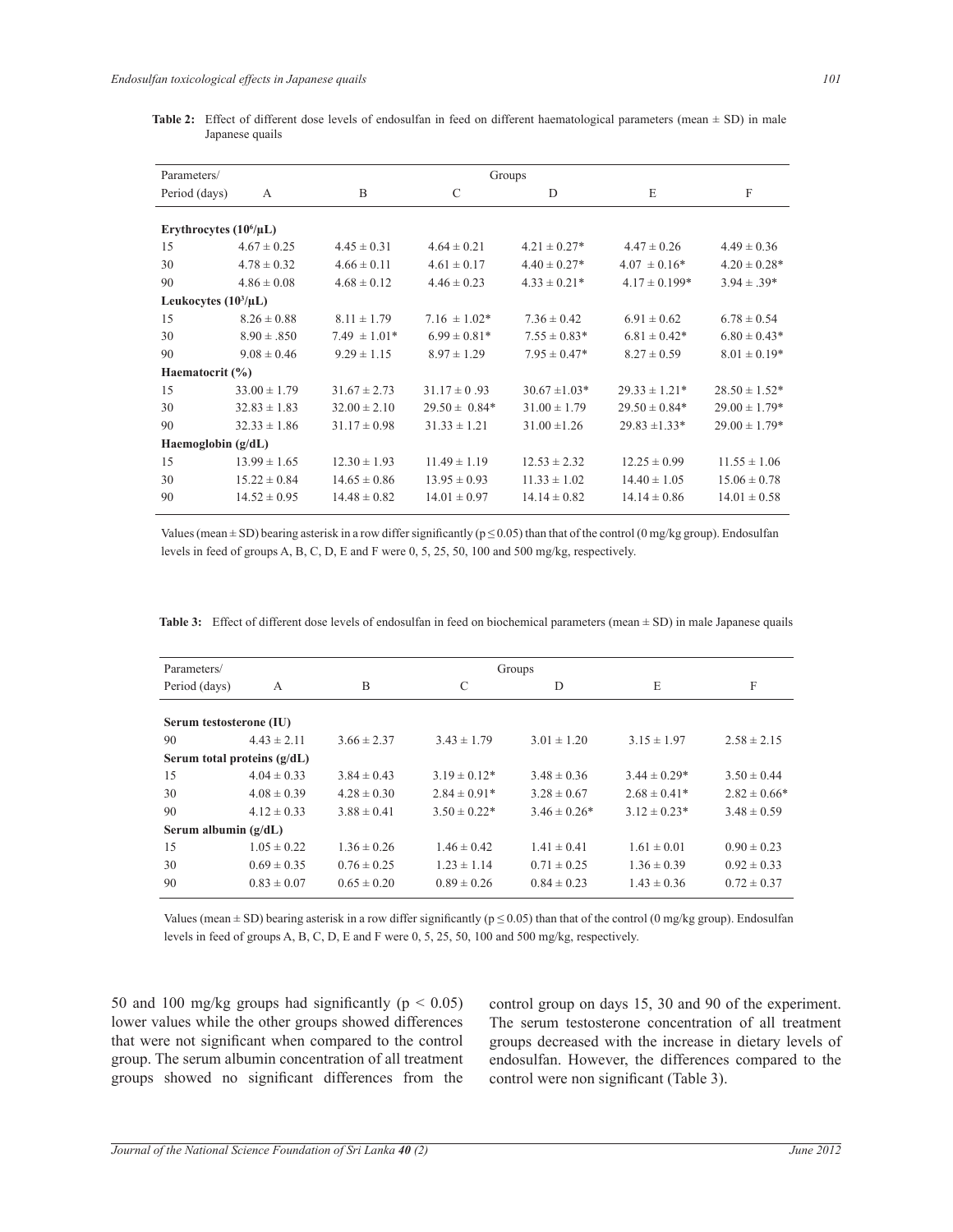## **Gross and histopathological lesions**

No gross lesions were observed in the different visceral organs of quails in the groups that were given endosulfan at different dietary dose levels. The histological pattern of liver tissues of quails of the control group did not show any deviation from the normal on day 15, 30 and 90 of the experiment. Livers of quails in all endosulfan treated groups exhibited fatty change of hepatocytes and congestion of blood vessels in hepatic parenchyma on day 15 and 30 (Figure 3). In addition to these, livers of the quails in the 50, 100 and 500 mg/kg groups also showed hepatocyte necrosis on day 30. On day 90 of the experiment, livers of these groups exhibited areas of hepatic necrosis.

 Seminiferous tubules of the testes of birds in the control group sacrificed on days 15, 30 and 90 had normal histological pattern (Figure 4). In the 5 mg/kg group, on day 15 and 30, the microscopic picture of the testes was



**Figure 3.** Photomicrograph of liver of a male Japanese quail. Hepatocytes a) without any pathologic lesion (control) and b) hepatocytes showing fatty change at 50 mg endosulfan/kg for 15 days exposure level. H & E stain, X200.

the same as in the control. On day 90 of the experiment, semeniferous tubules of 50 % of the birds in the 5 mg/kg group exhibited degenerated spermatids characterized by dark shrunken nuclei. Multinucleated cells having 2−4 nuclei were present in the lumen of some seminiferous tubules. In the 25 mg/kg group on day 15, multinucleated cells and desquamated apoptotic spermatids were present in the germinal epithelium in 50 % of the birds. On day 30, all birds in this group exhibited spermatozoa with rounded heads and condensed, dark nuclei in spermatids. On day 90, degenerated spermatids and



**Figure 4.** Photomicrograph of testis of a Japanese quail showing a) normal spermatogenesis (control group), b) condensed and dark nuclei of spermatids (arrows) and c) multinucleated cells (arrow) in germinal epithelium layer of seminiferous tubule. Endosulfan exposure level was 25 mg/kg feed for 30 (b) and 90 days (c). H  $&$  E stain, X200.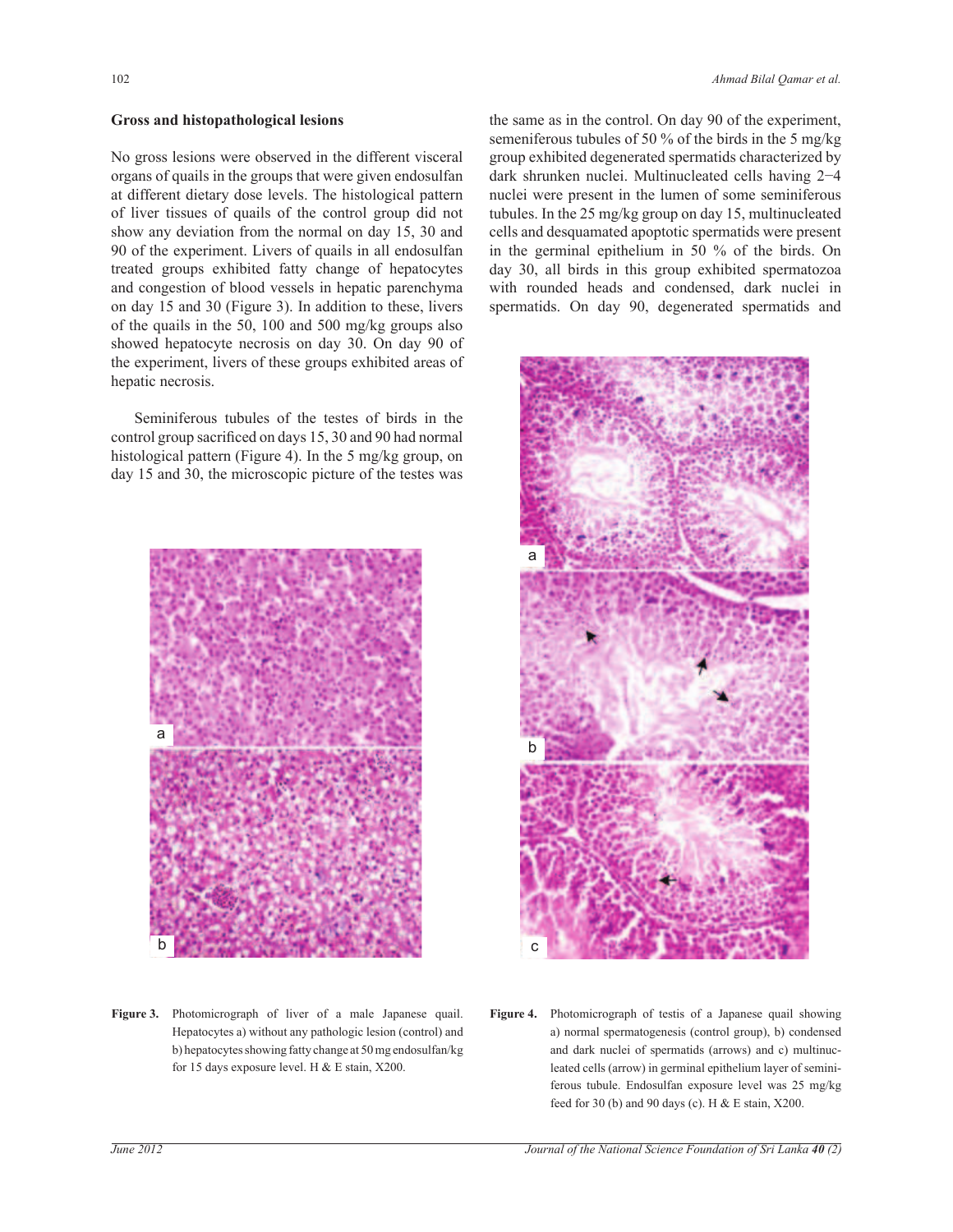spermatozoa having rounded heads and multinucleated cells were observed in the germinal epithelial layer of the seminiferous tubules (Figure 4). All the birds in 50, 100 and 500 mg/kg groups had histological alterations similar to those in the 25 mg/kg group. Testes in the 100 and 500 mg/kg groups at day 90 of the experiment also exhibited increased cellular debris and multinucleated cells in the lumen of the tubules.

# **DISCUSSION**

Nervous excitement of the quails was a prominent clinical sign in the 100 and 500 mg/kg groups. Nervous excitement following administration of endosulfan has been reported earlier in pigeons (Anand *et al*., 1986) and rats (Dikshith *et al*., 1988). In human beings nervous excitement, tonic and clonic seizures have also been described following ingestion of endosulfan (Yavuz *et al*., 2007). Japanese quails given 1000, 2000 and 4000 mg/kg of endosulfan containing feed have shown lethargy, weakness and diarrhoea (Prakash *et al*., 2009). The mild depression in low dose groups (25 and 50 mg/kg) could be a consequence of general toxic effects associated with organochlorine pesticides. Bhalla and Thami (2004) mentioned dizziness, seizures and nervous system damage after accidental ingestion or industrial exposure of lindane (an organochlorine).

 In the present study, dose-related significant reduction in the intake of feed treated with endosulfan was observed. The decrease in feed consumption may be attributed to either the biological effect of endosulfan or due to low palatability of the treated feed (Prakash *et al*., 2009). A significant endosulfan dose-related decrease in body weight was observed in the present study. The reduction in body weight could be due to decreased feed consumption (Prakash *et al*., 2009) or due to general toxicity of endosulfan. A decrease in body weight has also been reported in rats (Chitra *et al*., 1999). However, in broiler chicks feeding on 2 mg/kg chlorinated pesticide for 8 weeks did not affect the body weight (Garg *et al.*, 2004a), which might be due to low dietary levels of endosulfan or species variation. Pathological changes observed in the liver in the present study have also been reported in rats (Choudhary *et al*., 2003)and fish (Nowak, 1996) but not in avian species.

 Haematological parameters responded to endosulfan toxicity by a significant decrease in erythrocyte and total leukocyte counts along with a decrease in haematocrit levels at and above 100 mg/kg endosulfan treated feed. These observations suggest the inhibitory effect of endosulfan on haematopoietic systems in Japanese quails. A dose of 2 ppm dietary endosulfan for 8 weeks had no effect upon haematological parameters in broiler chicks (Garg *et al.*, 2004a). Similarly, no significant difference has been detected in blood parameters of 44 persons accidentally intoxicated by ingestion of endosulfan contaminated food (Venkateswarlu *et al*., 2000). The possible reason for no effect of endosulfan on haematological parameters as reported by some studies could be due to the low dose of endosulfan (2 ppm) compared to the present study (at and above 100 mg/kg endosulfan/kg feed).

 A decrease in serum total proteins and albumin, observed in quails following endosulfan feeding has also been reported in fish (Gill *et al*., 1991). Serum protein synthesis mainly takes place in the liver and is impaired due to many pathological conditions of liver (Latimer *et al*., 2003). The degenerative pathomorphological changes observed in the liver of endosulfan fed quails in the present study might have resulted in low serum protein concentration.

 In the present study, harmful effect of endosulfan upon the male reproductive system of Japanese quail was evident by pathomorphological alterations in testes characterized by a low relative weight, low volume, decreased diameter of seminiferous tubules, and presence of degenerated round spermatids and multinucleated cells in germinal epithelium and lumen of the seminiferous tubules. A decrease in spermatogenesis by exposure of rats to endosulfan has been reported (Dalsenter *et al*., 1999). In male Japanese quails, crowing behaviour is strictly androgen dependent (Chiba & Hosokawa, 2006). Crowing, foamy droppings and mounting are the indications of onset of sexual maturity in male Japanese quails (Adkins-Regan, 1999). Delayed onset of these signs in Japanese quails suggested delayed onset of puberty or slowing of timing of reproductive maturation. An endosulfan induced delay in onset of puberty has been reported in boys (Saiyed *et al*., 2003; Roy *et al*., 2009). In the present study, serum testosterone concentration did not show significant differences among different treatment groups, indicating that delayed onset of sexual maturity might not be related to testosterone levels. Decreased testosterone and steriodegenic enzyme activity in rats have also been reported (Singh & Pandey, 1990).

 Although there are no reports of endosulfan induced pathological effects upon male reproductive system of avian species, the gonadotoxic effects of endosulfan upon male reproductive system of rats have been documented. These changes included a decrease in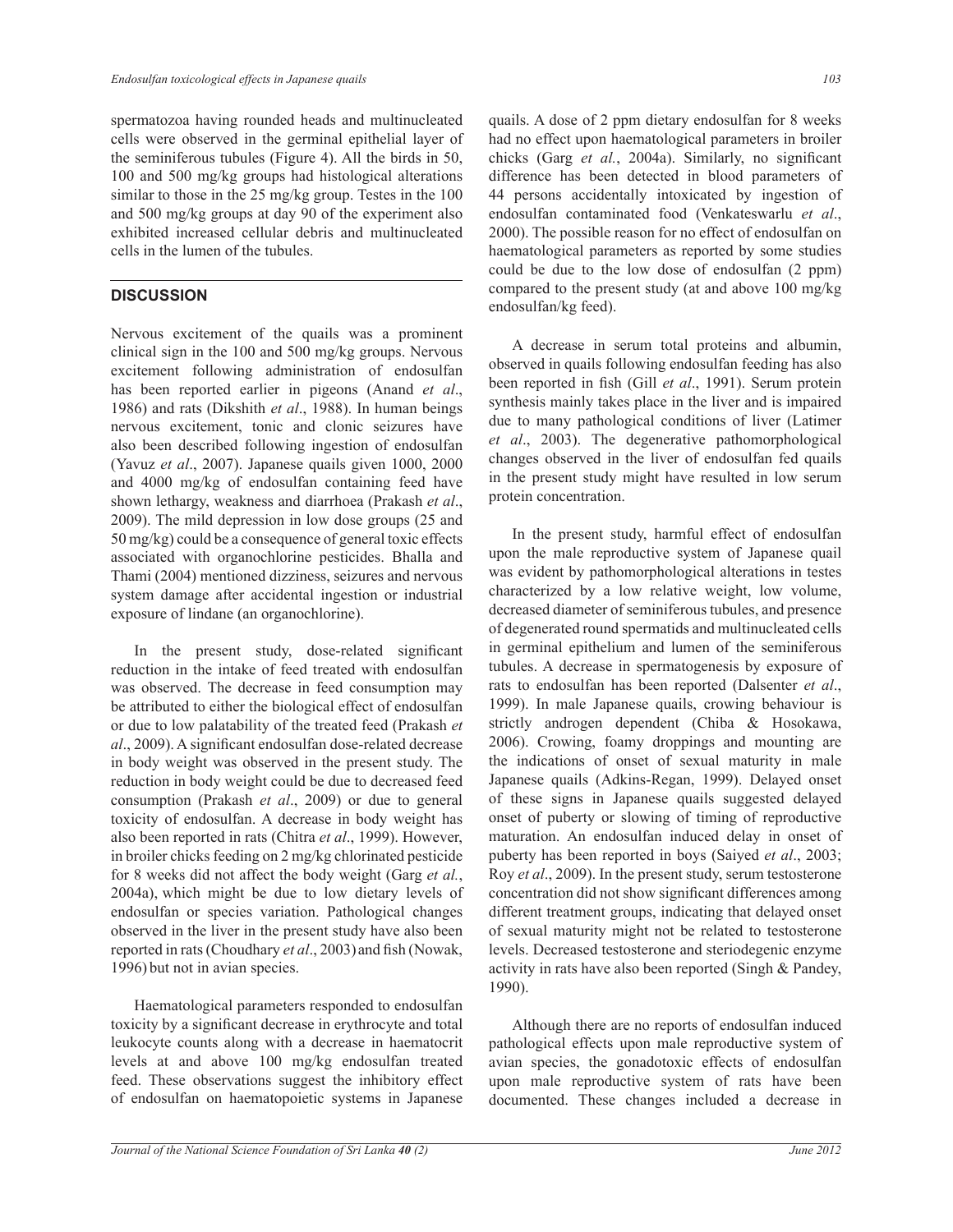testes weight, spermatogenic cell population, total sperm count, sperm motility and increase in the number of abnormal spermatozoa (Pandey *et al*., 1990; Rao *et al*., 2005). In addition to the above alterations, absence of spermatids and presence of multinucleated cells in germinal epithelium of endosulfan treated rats have also been reported (Jaiswal *et al*., 2005). Smaller weights and volumes of testes, smaller diameter of seminiferous tubules, necrosis of spermatids and multinucleated cells in the germinal epithelium observed in Japanese quails in the present study fairly corresponds with the findings reported in testes of rats administered endosulfan from 2.5 to 10 mg/kg body weight for variable periods of time (Rao *et al*., 2005).

# **REFERENCES**

- 1. Adkins-Regan E. (1999). Foam produced by male coturnix quail: what is its function? *The Auk* **116**:184 –193.
- 2. Aggarwal M., Naraharisetti S.B., Sarkar S.N., Rao G.S., Degen G.H. & Malik J.K. (2009). Effects of subchronic coexposure to arsenic and endosulfan on the erythrocytes of broiler chickens: a biochemical study. *Archives of Environmental Contamination and Toxicology* **56**: 139 –148.
- 3. Ahmad L., Khan A., Khan M.Z. & Hussain I. (2009). Cypermethrin induced anemia in male rabbits. *Pakistan Veterinary Journal* **29**: 191–195.
- 4. Anand M., Agrawal A.K., Gopal K., Sur R.N. & Seth P.K. (1986). Endosulfan and cholinergic (muscarinic) transmission: effect on electroencephalograms and [3H] quinuclidinyl benzilate in pigeon brain. *Environmental Research* **40**: 421– 426.
- 5. Awaad M.H.H., Abdel-Alim G.A., Sayed K.S.S., Kawkab Ahmed A., Nada A.A., Metwalli A.S.Z. & Alkhalaf A.N. (2010). Immunostimulant effects of essential oils of peppermint and eucalyptus in chickens. *Pakistan Veterinary Journal* **30**: 61– 66.
- 6. Bhalla M. & Thami G.P. (2004). Reversible neurotoxicity after an overdose of topical lindane in an infant. *Pediatric Dermatology* **21**: 597–599.
- 7. Brannen K.C., Devaud L.L., Liu J. & Lauder J.M. (1998). Prenatal exposure to neurotoxicants dieldrin or lindane alters tert-butylbicyclophosphorothionate binding to GABAA receptors in fetal rat brainstem. *Developmental Neuroscience* **20**: 34 – 41.
- 8. Chiba A. & Hosokawa N. (2006). Effects of androgens and estrogens on crowing and distress callings in male Japanese quail, *Coturnix japonica*. *Hormones and Behavior* **49**:  $4 - 14.$
- 9. Chitra K.C., Latchoumycandane C. & Mathur P.P. (1999). Chronic effects of endosulfan on the testicular functions of rat. *Asian Journal of Andrology* **1**: 203–206.
- 10. Choudhary N., Sharma M., Verma P. & Joshi S.C. (2003). Hepato and nephrotoxicity in rat exposed to endosulfan. *Journal of Environmental Biology* **24**: 305 –308.
- 11. Cid F.D., Anton R.I. & Caviedes-Vidal E. (2007).

Organochlorine pesticide contamination in three bird species of the Embalse La Florida water reservoir in the semiarid Midwest of Argentina. *The Science of the Total Environment* **385**: 86 – 96.

- 12. Dalsenter P.R., Dallegrave E., Mello J. Rb., Langeloh A., Oliveira R.T. & Faqi A.S. (1999). Reproductive effects of endosulfan on male offspring of rats exposed during pregnancy and lactation. *Human and Experimental Toxicology* **18**: 583 –589.
- 13. Dikshith D.S., Raizada R.B., Kumar S.N., Srivastava M.K., Kaushal R.A., Singh R.P. & Gupta K.P. (1988). Effect of repeated dermal application of endosulfan to rats. *Veterinary and Human Toxicology* **30**: 219 –224.
- 14. Garg U.K., Pal A.K., Jha G.J. & Jadhao S.B. (2004a). Haemato-biochemical and immuno-pathophysiological effects of chronic toxicity with synthetic pyrethroid, organophosphate and chlorinated pesticides in broiler chicks. *International Immunopharmacology* **4**: 1709 –1722.
- 15. Garg U.K., Pal A.K., Jha G.J. & Jadhao S.B. (2004b). Pathophysiological effects of chronic toxicity with synthetic pyrethroid, organophosphate and chlorinated pesticides on bone health of broiler chicks. *Toxicologic Pathology* **32**: 364 –369.
- 16. Gill T.S., Pande J. & Tewari H. (1991). Effects of endosulfan on the blood and organ chemistry of freshwater fish, *Barbus conchonius* Hamilton. *Ecotoxicology and Environmental Safety* **21**: 80 – 91.
- 17. Jaiswal A., Parihar V.K., Kumar M.S., Manjula S.D., Krishnanand B.R., Shanbhag R. & Unnikrishnan M.K. (2005). 5-Aminosalicylic acid reverses endosulfaninduced testicular toxicity in male rats. *Mutation Research* **585**: 50 –59.
- 18. Jalees M.M., Khan M.Z., Saleemi M.K. & Khan A. (2011). Effects of cottonseed meal on hematological, biochemical and behavioral alterations in male Japanese quail (*Coturnix japonica*). *Pakistan Veterinary Journal* **31**: 211*–* 214.
- 19. Karatas A.D., Aygun D. & Baydin A. (2006). Characteristics of endosulfan poisoning: a study of 23 cases. *Singapore Medicine Journal* **47**: 1030 –1032.
- 20. Khan A., Ullah M. & Khan M.Z. (2008). Pathological effects of sodium hypochlorite administration through drinking water in male Japanese quails (*Coturnix japonica*). *Human and Experimental Toxicology* **27**: 773 –780.
- 21. Khan R.U., Durrani F.R., Chand N. & Anwar H. (2010). Influence of feed supplementation with *Cannabis sativa* on quality of broilers carcass. *Pakistan Veterinary Journal* **30**: 34 –38.
- 22. Latimer K.S., Mahaffey E.A. & Prasse K.W. (2003). *Clinical Pathology Veterinary Laboratory Medicine*, 4th edition. Iowa State Press, Iowa, USA.
- 23. Mehta G., Singh S.P., Pandey S.K. & Sharma L.D. (2008). Cytotoxic response of endosulfan and chlorpyrifos pesticides in poultry lymphocyte culture. *Toxicology International* **15**: 97–101.
- 24. Mora M.A. & Anderson D.W. (1991). Seasonal and geographical variation of organochlorine residues in birds from northwest Mexico. *Archives of Environmental Contamination and Toxicology* **21**: 541–548.